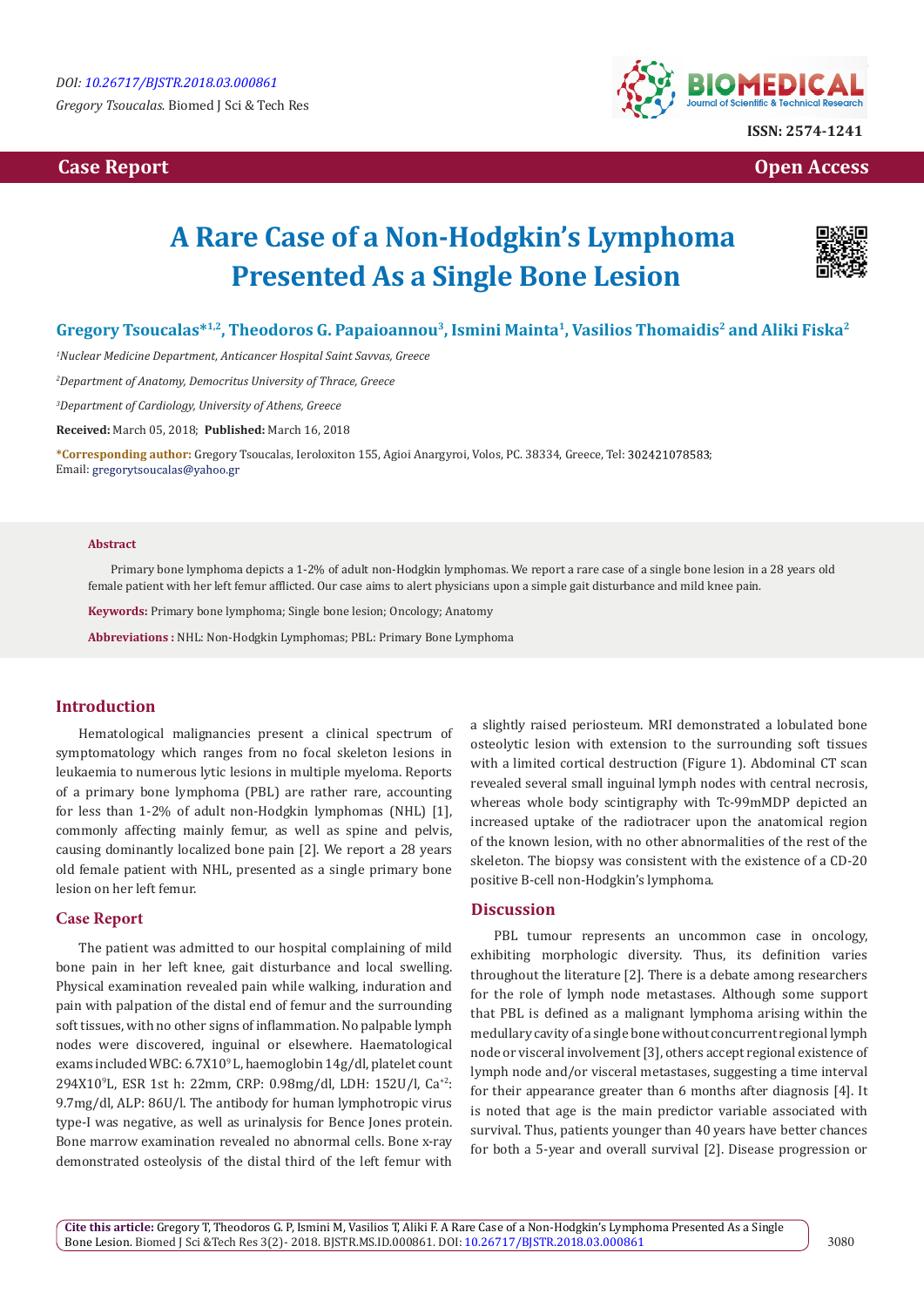cortical destruction.

relapse appears to confer a poor prognosis [1]. Pathogenesis of bone lesions in lymphomas is unclear. Many factors are implicated,

Tumour activation of osteoclastic resorption of bone tissue, stimulated by cytokines, could produce tunnels penetrating the cortex, resulting to a probable soft-tissue expansion and a large mass without extensive cortical destruction [2]. The radiologic differential diagnosis should include both benign entities like osteomyelitis, and malignant entities like Hodgkin lymphoma, sarcoma, neuroblastoma and metastatic disease [5]. PBL rarity makes its optimal treatment unknown. Applied R-CHOP (Rituximab, Cyclophosphamide, Doxorubicin, Vincristine, Prednisolone) is the most common utilized chemotherapy regime, while local radiotherapy is also proposed to be applied directly upon the lesion for the prevention of pathologic fractures [1]. Surgical treatment of malignant tumours about the knee requires careful preoperative planning to achieve appropriate oncologic results and is reserved only for selected cases. Resection-arthrodesis for malignant and potentially malignant lesions about the knee using an intramedullary rod and local bone grafts could be used. However PBL's rapid disease progression, 40% to 50% overall survival at 5 years, and reports of lymphoma rapid arising in bone adjacent to metallic prostheses make surgery a debatable intervention [6-7].

such as interleukin-1, PTHrP, and carcitriol produced by lymphoma cells, which all could mediate in bone destruction.

**Conclusion**

Our case endeavours to emphasize on physicians' alertness upon a simple gait disturbance and mild knee pain. PBL may be scarcely appearing in daily practice, however it requires to be properly addressed and long term monitored.

#### **References**

- 1. [Power DG, McVey GP, Korpanty G, Treacy A, Dervan P, et al. \(2008\)](https://www.ncbi.nlm.nih.gov/pubmed/18516662) [Primary bone lymphoma: single institution case series. Ir J Med Sci](https://www.ncbi.nlm.nih.gov/pubmed/18516662) [177\(3\): 247-251.](https://www.ncbi.nlm.nih.gov/pubmed/18516662)
- 2. [Takasaki H, Kanamori H, Takabayashi M, Yamaji S, Koharazawa H, et al.](https://www.ncbi.nlm.nih.gov/pubmed/16680736) [\(2006\) Non-Hodgkin's Lymphoma Presenting as Multiple Bone Lesions](https://www.ncbi.nlm.nih.gov/pubmed/16680736) [and Hypercalcemia. Am J Hematol 81\(6\): 439-442.](https://www.ncbi.nlm.nih.gov/pubmed/16680736)
- 3. [Dosoretz DE, Raymond AK, Murphy GF, Doppke KP, Schiller AL, et al.](https://www.ncbi.nlm.nih.gov/pubmed/7093920) [\(1982\) Primary lymphoma of bone. The relationship of morphologic](https://www.ncbi.nlm.nih.gov/pubmed/7093920) [diversity to clinical behavior. Cancer 50: 1009-1014.](https://www.ncbi.nlm.nih.gov/pubmed/7093920)
- 4. Ostrowski ML, Unni KK, Banks PM, Shives TC, Evans RG, et al. (1986) Malignant lymphoma of bone. Cancer 58(12): 2646-2655.
- 5. [Stein ME, Kuten A, Gez E, Rosenblatt KE, Drumea K, et al. \(2003\) Primary](https://www.ncbi.nlm.nih.gov/pubmed/12759527) [lymphoma of bone--a retrospective study. Experience at the Northern](https://www.ncbi.nlm.nih.gov/pubmed/12759527) [Israel Oncology Center \(1979-2000\). Oncology 64\(4\): 322-327.](https://www.ncbi.nlm.nih.gov/pubmed/12759527)



**Figure 1:** MRI demonstrated a lobulated bone osteolytic lesion with extension to the surrounding soft tissues with a limited